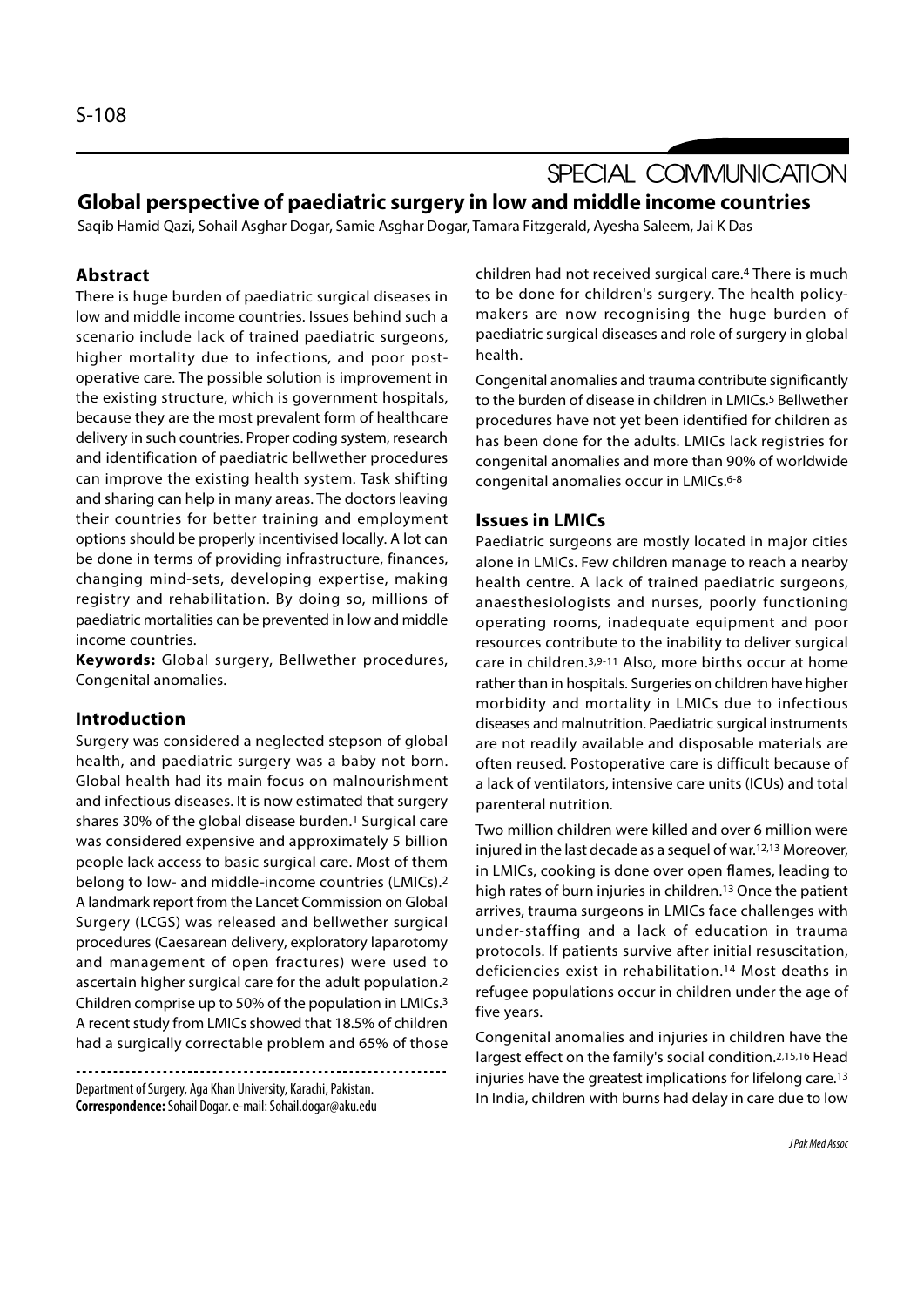education level and unawareness of treatment options.17 Having a baby with a congenital anomaly is a challenging life event for any parent.18 In LMICs, there is minimal prenatal care and limited medical knowledge to prepare for a baby born with gastroschisis, omphalocele or other anomaly. Parents of such a child have been reported to have depression and embarrassment.18 Difficulty in maintaining employment and also divorces are more common in families that have a disabled child.14 In a study of cleft palates in Africa, parents reported that they would not name the baby until the cleft was repaired.16 Infanticide has also been reported.19

People in LMICs may have cultural beliefs that prevent seeking care. Parents are often poorly educated and do not understand the symptoms of surgical diseases in their children.20 This results in delay in seeking care.21

healthcare facilities and high travel costs.20,21 Once parents reach a surgeon, care might be further delayed by more urgent cases or emergencies or due to huge backlog of cases. The cost is unaffordable for the families.20,22,23 Furthermore, late presentation results in fluid disorders or malnutrition that need to be corrected prior to operation.22,23

### Solutions

The most important thing is the improvement of government-run hospitals because they are the most prevalent form of healthcare delivery in LMICs. Private healthcare facilities offer services for a fee and are driven by profits. Non-governmental organisations (NGOs) are helping the children in LMICs and their role is very important in such countries.24,25

The LCGS concluded that improving surgical conditions will lead to improved economic development in LMICs.<sup>2</sup> A study in Bangladesh showed that people had to sell their households in order to meet health expenses.26 It is, therefore, not difficult to understand why many children requiring surgeries with postoperative outpatient care do not receive the needed surgery due to prohibitive costs.27 Universal health coverage (UHC) is a leading policy goal supported by the World Health Organisation (WHO), World Bank, United Nations (UN)28 and many governments in LMICs.29 The Lancet Commission on Investment in Health has laid out a path which emphasises on pro-poor progressive universalism because such a pathway promotes the greatest magnitude of health gains in LMICs.29,30 Research in Mexico and Thailand suggests that pro-poor progressive universalism can be achieved through the targeting of poor people by the choice of surgical intervention covered or fee exemptions for surgery and anaesthesia care.30-32

Many of the delays are due to the long distance from countries (LICs).<sup>34</sup> World Health Survey (WHS) The LCGS suggested factors that are important for countries to consider when deciding which surgical procedures, packages and platforms to include in their coverage policies using country-specific data and contexts.26 The WHO stated that proper management and use of information "will determine the system's effectiveness in detecting health problems, defining priorities, identifying innovative solutions and allocating resources to improve health outcomes".33 So far, only 1% of deaths are reported by cause in low-income countries to consider when deciding which surgical<br>procedures, packages and platforms to include in their<br>coverage policies using country-specific data and<br>contexts.<sup>26</sup> The WHO stated that proper management<br>and use of inf implemented by the WHO in 2002-04 comprised 70 countries with over 300,000 participants. It has the greatest number of surgically relevant questions, including cancer screening, vision care and injuries.35

> The LMICs need to have proper coding system. The International Classification of Diseases (ICD) is the most common and well-known coding system. The LCGS concluded that all people should have access to safe, affordable surgical and anaesthetic care when needed regardless of their geographical location or socioeconomic status.2 Bellwether procedures represent the ability to perform a full range of essential surgical procedures. Paediatric bellwether procedures have not yet been identified. Recently gastroschisis has been proposed as a paediatric bellwether procedure.38 Mortality in HICs with robust health systems approaches zero for this congenital anomaly, while in several LMICs the mortality nears 100%.<sup>11,36</sup>

> LMICs need to start research because only by doing this they can recognise the actual burden of surgical diseases. This will lead to increased recognition of surgical care as a required component of healthcare and a critical part of global health development<sup>1</sup>. Among recent LMIC medical graduates there is a lack of interest in surgery as a career.37 The factors include duration and difficulty of the training experience, lifestyle, exposure to the operating room environment and limited availability of mentorship. These latter considerations are even more pointed in LMICs where surgical infrastructure is inadequate, the volume of surgery is limited and contact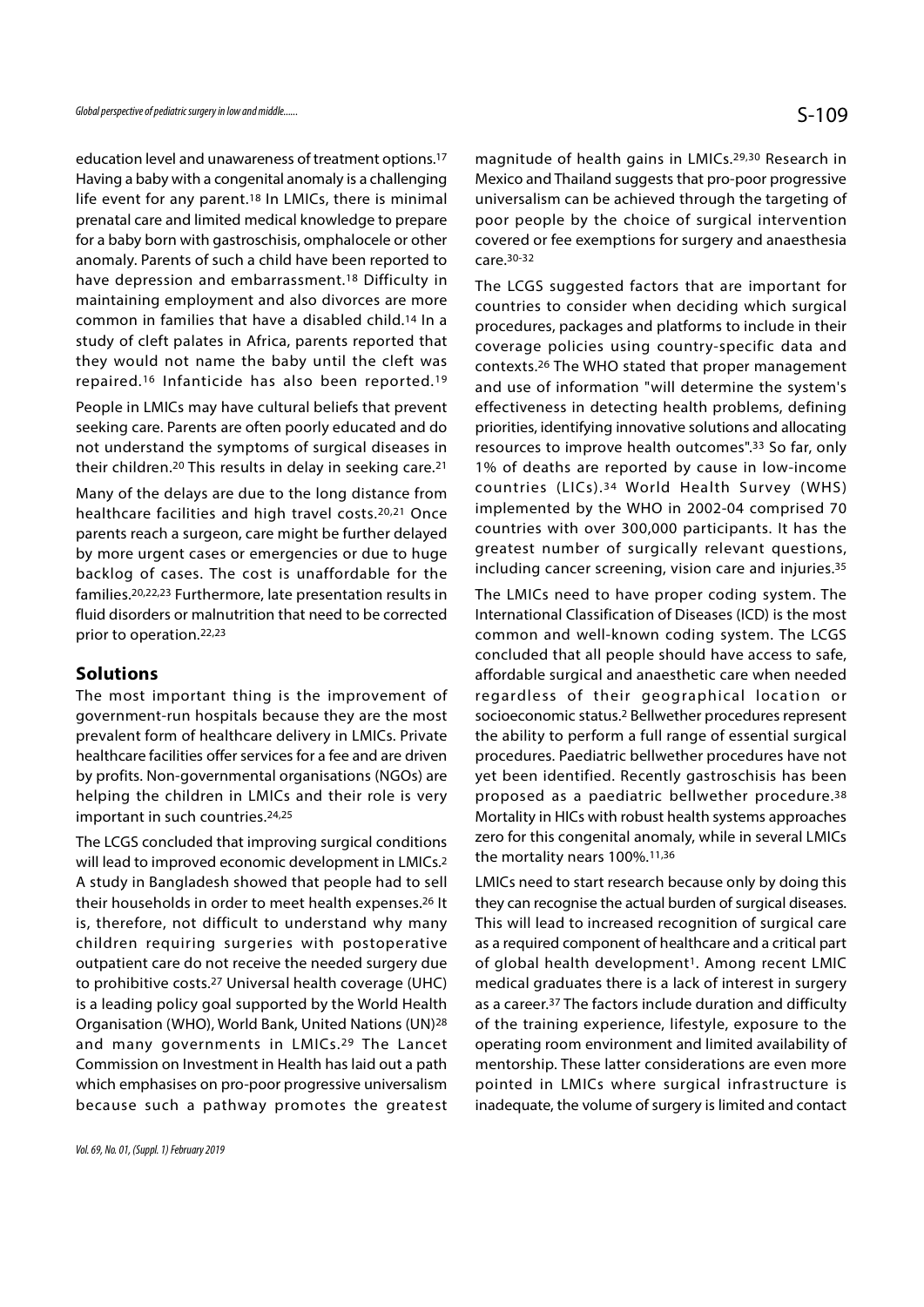# S-110

with surgeons, including paediatric surgeons, is lacking. Furthermore, any potential mentors are often too busy<br>6. Sitkin NA, Farmer DL. Congenital anomalies in the context of global clinically to provide proper mentorship.37 These factors need to be addressed to develop local expertise. 7.

The infrastructure needs to be improved. Task shifting<br>and sharing can belp in many areas With surgical disease 8. Correa C, Mallarino C, Peña R, Rincón LC, Gracia G, Zarante I. and sharing can help in many areas. With surgical disease <sup>8.</sup> burden becoming recognised as a worldwide public health issue, the LCGS and the DCP3 project on essential surgical and anaesthesia care have all emphasised the surgizulation in Nobua AD, Mouton F, Ttendo S, Wilson IH. Paediatric need to greatly improve LMIC surgical system infrastructure.1,2 Although not broadly seen within paediatric surgery, general practitioners and other 10. Okoye MT, Ameh EA, Kushner AL, Nwomeh BC. A pilot survey of clinicians have been trained to perform certain surgical procedures with success in some LMICs with the goal to the Sitkin NA, Ozgediz D, Donkor P, Farmer DL. Congenital anomalies more rapidly expand the workforce and provide emergency access where surgeons are unavailable.<sup>2,9</sup> surgery. World J Surg 2015;39:36-40.<br>12. Creamer KM, Edwards MJ, Shields CH, Thompson MW, Yu CE,

# Conclusion

Global health has extended its domains into surgery.<br>13. Ursano RJ, Shaw JA. Children of war and opportunities for peace. The issues for paediatric surgery are challenging in LMICs which are still fighting for access to surgical care and the 14. Mock C, Abantanga F, Goosen J, Joshipura M, Juillard C. quality in surgical care. There is a lot that needs to be<br>Organ 2009;87:382-9. doi: 10.2471/BLT.08.057059 done in providing infrastructure, finances, changing 15. World Population Data Sheet 2017. [Internet] Washington, DC: mind-sets, developing expertise, making registry and rehabilitation. The paediatric population is huge in LMICs and by focussing on these surgical aspects, we can 16. Adisa O. Investigating determinants of catastrophic health spending prevent a lot of mortalities.

Acknowledgement: We are grateful to the Institute of Global Health, Duke University, North Carolina.<br>18. Fazaeli AA, Ghaderi H, Abbas Fazaeli A, Lotfi F, Salehi M, Mehrara

## Disclaimer: None Conflict of Interest: None Funding Source: None

- References<br>1. Mock CN, Donkor P, Gawande A, Jamison DT, Kruk ME, Debas HT, 17.<br> **Acknowledgement:** We are grateful to the Institute of<br>
Global Health, Duke University, North Carolina.<br> **Disclaimer:** None<br> **Conflict of Interest:** None<br> **Funding Source:** None<br> **References**<br>
20.<br> **References**<br>
1. Mo et al. Essential surgery: key messages from Disease Control Priorities, 3rd edition. Lancet 2015;385:2209-19.
- **Disclaimer:** None<br> **Conflict of Interest:** None<br> **Conflict of Interest:** None<br> **Funding Source:** None<br> **References**<br>
1. Mock CN, Donkor P, Gawande A, Jamison DT, Kruk ME, Debas HT,<br>
et al. Essential surgery: key messages et al. Global Surgery 2030: evidence and solutions for achieving countries. World J Surg 2011;35:941-50.<br>health, welfare, and economic development. Lancet 2015;386:569- 22. Butler MW. Developing pediatric surgery in low- a health, welfare, and economic development. Lancet 2015;386:569- 624. **Example 19.** Rodríguez-Or<br> **Example 19.** Bodríguez-Or<br> **References**<br>
1. Mock CN, Donkor P, Gawande A, Jamison DT, Kruk ME, Debas HT,<br>
20. Martinge JC.<br>
1. Mock CN, Donkor P, Gawande A, Jamison DT, Kruk ME, Debas HT,<br>
2. C Mew Generation. Salud Publica Mexican Mock CN, Donkor P, Gawande A, Jamison DT, Kruk ME, Debas HT, and providers', cheaters on experiment and the control Priorities, 3rd edition. Lancet 2015;385:2009-19.<br>
21. Grimes CE, Bo 20. Mar<br>
20. Mar<br>
20. Mar<br>
20. Mar<br>
20. Mack CN, Donkor P, Gawande A, Jamison DT, Kruk ME, Debas HT,<br>
21. Grin<br>
3rd edition. Lancet 2015;385:2209-19.<br>
21. Grin<br>
3rd edition. Lancet 2015;385:2209-19.<br>
21. Grin<br>
21. Grin<br>
20 et al. Essential surgery: key messages from Disease Control Priorities,<br>3rd edition. Lancet 2015;385:2209-19.<br>2. Meara JG, Leather AJ, Hagander L, Alkire BC, Alonso N, Ameh EA,<br>et al. Global Surgery 2030: evidence and solu
- 
- al. Epidemiology of pediatric surgical needs in low-income countries. PLoS One 2017;12:e0170968. doi: 10.1371/journal.pone.0170968.
- 

projections to inform post-2015 priorities: an updated systematic analysis. Lancet 2015;385:430-40.

- surgery. Semin Pediatr Surg 2016;25:15-8.
- 5. *Qazi, S. Dogar, S. Dogar, et al.*<br>projections to inform post-2015 priorities: an updated systematic<br>analysis. Lancet 2015;385:430-40.<br>6. Sitkin NA, Farmer DL. Congenital anomalies in the context of global<br>surgery. Semi 5. Qazi, S. Dogar, S. Dogar, et al.<br>
projections to inform post-2015 priorities: an updated systematic<br>
analysis. Lancet 2015;385:430-40.<br>
6. Sitkin NA, Farmer DL. Congenital anomalies in the context of global<br>
surgery. Se and associated major congenital anomalies. Congenit Anom (Kyoto) 2015;55:37-41.
- S. Qazi, S. Dogar, S. Dogar, S. Dogar, et al.<br>
projections to inform post-2015 priorities: an updated systematic<br>
analysis. Lancet 2015;385:430-40.<br>
6. Sitkin NA, Farmer DL. Congenital anomalies in the context of global<br>
s Congenital malformations of pediatric surgical interest: prevalence, risk factors, and prenatal diagnosis between 2005 and 2012 in the capital city of a developing country. Bogotá, Colombia. J Pediatr Surg 2014;49:1099-103. projections to inform post-2015 priorities: an updated systematic<br>
analysis. Lancet 2015;385:430-40.<br>
6. Sitkin NA, Farmer DL. Congenital anomalies in the context of global<br>
surgery. Semin Pediatr Surg 2016;25:15-8.<br>
7. Ni 7. Nissen KB, Udesen A, Garne E. Hypospadias: prevalence, birthweight<br>
and associated major congenital anomalies. Congenit Anom (Kyoto)<br>
2015;55:37-41.<br>
8. Correa C, Mallarino C, Peña R, Rincón LC, Gracia G, Zarante I.<br>
Co 8. Correa C, Mallarino C, Peña R, Rincón LC, Gracia G, Zarante I.<br>
Congenital malformations of pediatric surgical interest: prevalence,<br>
risk factors, and prenatal diagnosis between 2005 and 2012 in the<br>
capital city of a
- surgery and anaesthesia in south-western Uganda: a cross-sectional survey. Bull World Health Organ 2010;88:897-906. doi: 10.2471/BLT.10.076703.
- pediatric surgical capacity in West Africa. World J Surg 2015;39:669- 76.
- in low- and middle-income countries: the unborn child of global surgery. World J Surg 2015;39:36-40.
- capital city of a developing country. Bogotá, Colombia. J Pediatr<br>
Surg 2014;49:1099-103.<br>
9. Walker IA, Obua AD, Mouton F, Ttendo S, Wilson IH. Paediatric<br>
surgery and anaesthesia in south-western Uganda: a cross-sectiona Adelman W. Pediatric wartime admissions to US military combat support hospitals in Afghanistan and Iraq: learning from the first 2,000 admissions. J Trauma 2009;67:762-8. survey. Bull World Health Organ 2010;88:897-906. doi:<br>10.2471/BLT.10.076703.<br>10. Okoye MT, Ameh EA, Kushner AL, Nwomeh BC. A pilot survey of<br>pediatric surgical capacity in West Africa. World J Surg 2015;39:669-<br>76.<br>11. Sit 10. Okoye MT, Ameh EA, Kushner AL, Nwomeh BC. A pilot survey of<br>pediatric surgical capacity in West Africa. World J Surg 2015;39:669-<br>76.<br>11. Sitkin NA, Ozgediz D, Donkor P, Farmer DL. Congenital anomalies<br>in low- and midd
- JAMA 2007;298:567-8.
- Strengthening care of injured children globally. Bull World Health
- 76.<br>Sitkin NA, Ozgediz D, Donkor P, Farmer DL. Congenital anomalies<br>in low- and middle-income countries: the unborn child of global<br>surgery. World J Surg 2015;39:36-40.<br>Creamer KM, Edwards MJ, Shields CH, Thompson MW, Yu C 11. Sitkin NA, Ozgediz D, Donkor P, Farmer DL. Congenital anomalies<br>
in low- and middle-income countries: the unborn child of global<br>
surgery. World J Surg 2015;39:36-40.<br>
12. Creamer KM, Edwards MJ, Shields CH, Thompson M Population Reference Bureau [cited 2018 February 1] Available from: http://www.prb.org/Publications/Datasheets/2017/2017 world-population-data-sheet.aspx Adelman W. Pediatric wartime admissions to US military combat<br>support hospitals in Afghanistan and Iraq: learning from the first<br>2,000 admissions. J Trauma 2009;67:762-8.<br>13. Ursano RJ, Shaw JA. Children of war and opportu 13. Ursano RJ, Shaw JA. Children of war and opportunities for peace.<br>
JAMA 2007;298:567-8.<br>
14. Mock C, Abantanga F, Goosen J, Joshipura M, Juillard C.<br>
Strengthening care of injured children globally. Bull World Health<br>
O
- among poorly insured elderly households in urban Nigeria. Int J Equity Health 2015;14:79. doi: 10.1186/s12939-015-0188-5.
- impact of out-of-pocket payments for health care: evidence from rural Bangladesh. Appl Health Econ Health Policy 2014;12:421-33.
- Strengthening care of injured children globally. Bull World Health<br>
Organ 2009;87:382-9. doi: 10.2471/BLT.08.057059<br>
15. World Population Data Sheet 2017. [Internet] Washington, DC:<br>
Population Reference Bureau [cited 2018 M. Main determinants of catastrophic health expenditures: a Bayesian logit approach on Iranian household survey data (2010). Glob J Health Sci 2015;7:335-40. doi: 10.5539/gjhs.v7n4p335. 19. From: http://www.prb.org/Publications/Datasheets/2017/2017-<br>
19. Adisa O. Investigating determinants of catastrophic health spending<br>
19. and among poorly insured elderly households in urban Nigeria. Int J<br>
Equity Heal among poorly insured elderly households in urban Nigeria. Int J<br>Equity Health 2015;14:79. doi: 10.1186/s12939-015-0188-5.<br>17. Hamid SA, Ahsan SM, Begum A. Disease-specific impoverishment<br>impact of out-of-pocket payments fo rural Bangladesh. Appl Health Econ Health Policy 2014;12:421-33.<br>
18. Fazaeli AA, Ghaderi H, Abbas Fazaeli A, Lotfi F, Salehi M, Mehrara<br>
16. Main determinants of catastrophic health expenditures: a<br>
Bayesian logit approac
- expenditure on children affiliated to the Medical Insurance for a New Generation. Salud Publica Mex 2012;54(Suppl 1):S65-72.
- Partridge JC. Barriers to neonatal care in developing countries: parents' and providers' perceptions. J Paediatr Child Health 2012;48:852-8. Bayesian logit approach on Iranian household survey data (2010).<br>
Glob J Health Sci 2015;7:335-40. doi: 10.5539/gjhs.v7n4p335.<br>
19. Rodríguez-Ortega EE, Pasillas-Torres EM. Family healthcare<br>
expenditure on children affili expenditure on children affiliated to the Medical Insurance for a<br>
New Generation. Salud Publica Mex 2012;54(Suppl 1):S65-72.<br>
20. Martinez AM, Khu DT, Boo NY, Neou L, Saysanasongkham B,<br>
Partidge JC. Barriers to neonatal
- of barriers to surgical care in low-income and middle-income countries. World J Surg 2011;35:941-50.
- income countries: an evaluation of contemporary education and care delivery models. Semin Pediatr Surg 2016;25:43-50. Partridge JC. Barriers to neonatal care in developing countries:<br>
parents' and providers' perceptions. J Paediatr Child Health<br>
2012;48:852-8.<br>
21. Grimes CE, Bowman KG, Dodgion CM, Lavy CB. Systematic review<br>
of barriers 21. Grimes CE, Bowman KG, Dodgion CM, Lavy CB. Systematic review<br>
of barriers to surgical crae in low-income and middle-income<br>
countries. World J Surg 2011;35:941-50.<br>
22. Butler MW. Developing pediatric surgery in low- a
- essential component of global child health. Semin Pediatr Surg 23. Goodman LF, St-Louis E, Yousef Y, Cheung M, Ure B, Ozgediz D, et 2016;25:3-9. doi: 10.1053/j.sempedsurg.2015.09.002. al. The global initiative for children al. The global initiative for children's surgery: optimal resources for improving care. Eur J Pediatr Surg 2018;28:51-9.
	- faith-based organizations in maternal and newborn health care in Africa. Int J Gynaecol Obstet 2011;114:218-22.
- regional, and national causes of child mortality in 2000-13, with 25. World Health Organization. Faith-based organizations play a major